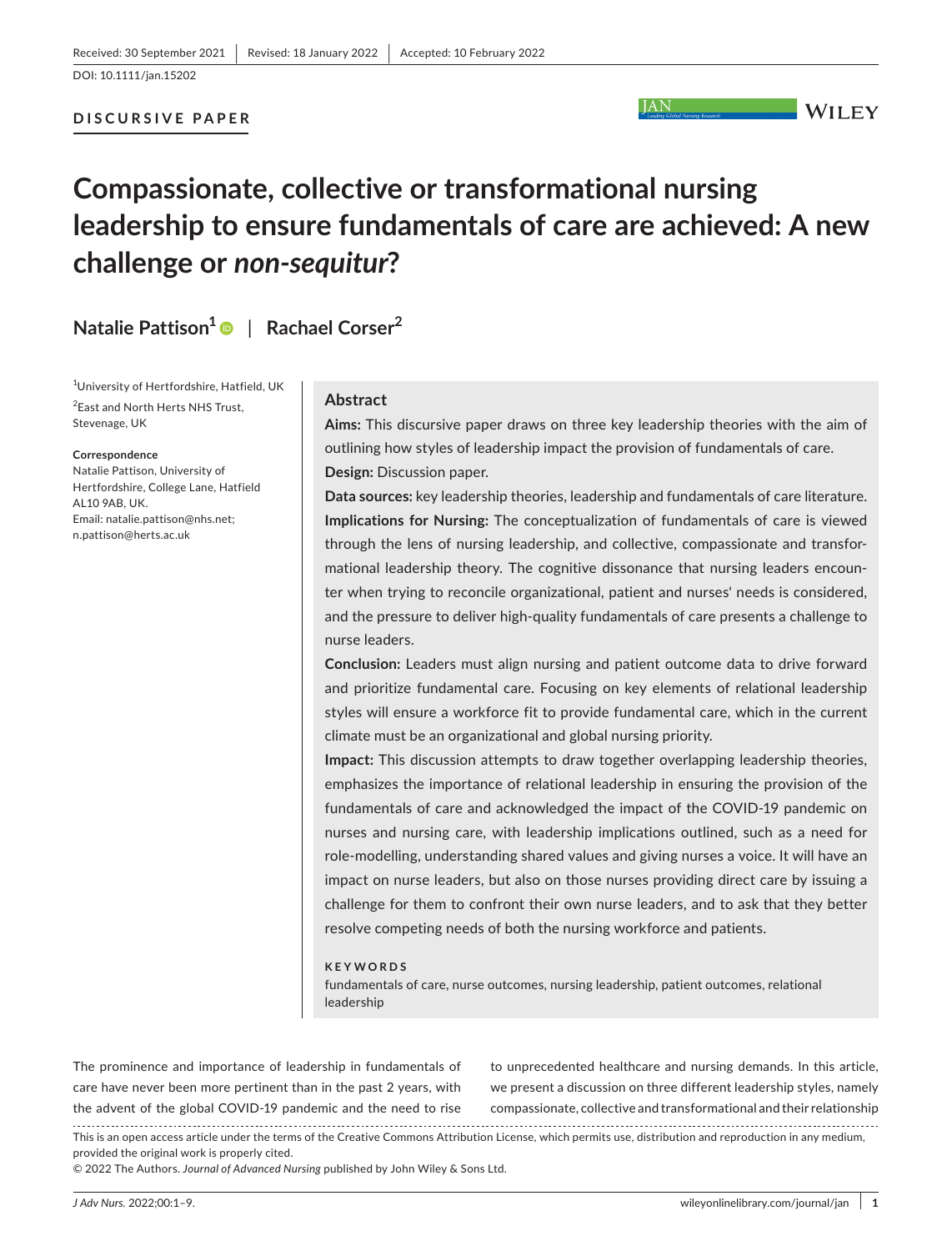with fundamental care. These are considered under the umbrella of relational leadership styles, which underpin modern nursing leadership (Campbell, 2020), and include compassionate, transformational (Cummings et al., 2018) and shared or collective approaches (Carson et al., 2007). We draw on various theoretical sources, outlining why this is of importance in the current healthcare climate. In an era where nursing leaders are pressured to provide increasing volumes of data and levels of transparency on nursing-sensitive indicators and associated patient outcomes, to both the public and executive healthcare boards, the concept of nursing leadership and how it affects fundamental care provision warrants examination.

In the UK, the fundamentals of care refer to core elements of nursing care, including hygiene care, nutrition, hydration, safe physical handling and bladder and bowel care and include facilitating and providing support to those who cannot achieve maintenance of these elements of self-care independently, such as through feeding support (Nursing and Midwifery Council, 2015). Whilst similar terms have been included in defining fundamental nursing care globally, scholars in the International Learning Collaborative (ILC) [\(www.ilcca](http://www.ilccare.org) [re.org;](http://www.ilccare.org) Kitson et al., 2019) go beyond the physical functions listed by the NMC Code of Conduct (Nursing and Midwifery Council, 2015). This collaborative comprehensively includes more than physical function-related care such as medication management, but also extends the concept to include the context of care and relationships, such as listening to patients and families, developing trust, anticipating needs, placing a focus on the person and getting to know them. The three key premises of fundamental care promoted by ILC include: (1) developing trusting and positive relationships (between nurses/care providers and patients/families) (2) attending physical, psychosocial and relational needs; (3) being aware of how context affects the ability to meet needs and develop relationships, mitigating the adverse effects of where context negatively affects those relationships where possible (Kitson et al., 2019).

Whilst the ILC outlines all the ideal attributes of fundamentals of care, we know from ethnographic evidence in practice that physical functions remain a focus, and that psycho-social and emotional needs are frequently neglected (van Belle et al., 2020). The need to value and talk about care fundamentals, for nurses to own their role in delivering care fundamentals, to carry out and 'do' these, as well as, and this needs to be system-wide, including leadership, not left solely to nurses' individual responsibility. Importantly, there should also be systematic, quality investigations to support these activities in practice and education (Kitson et al., 2019).

Patient and nurse experiences of fundamentals of care were the subject of a qualitative systematic review (Pentecost et al., 2020), which noted that nurse leadership was pivotal in driving up fundamental care standards. Feo and Kitson (2016) presented a clear argument for the conceptualization of fundamentals of care to be viewed as more than simply 'basic care', and that it is devalued by organizations, managers and the predominant biomedical model, leading to the invisibility of the fundamentals of care. The call for these fundamentals to be considered at all levels of the nursing 'system', from individuals to educators, leaders and institutions underpins the ILC's

approach to establishing care fundamentals (Kitson et al., 2019). That meso- and macro-level of cultural shift required to entrench fundamental care in nursing culture demands engagement from nursing leaders, locally and nationally. Therefore, nursing leaders are crucial to making this work not only visible but a high priority for organizations and the profession. Indeed, where nurse leadership has been shown to improve standards characterized by generating enthusiasm and subsequent buy-in through experience; facilitating nurse learning and competency; defining and enabling caring roles; alongside teamworking, the organization of essential care was placed as a priority (Pentecost et al., 2020). The prioritization of fundamental care for patients is a key aspect of leadership, in terms of the need to balance this with organizational and nursing needs. There is a tension between placing value on people relationships and how that might be superseded by organizational goals, including health and well-being of patients, such as trying to innovate or transform a service where the leaders of that service are reluctant for change as it might affect their area of interest. The emphasis then centres on fostering behaviour change, and inclusion and negotiation of broader, collective interests over that of individual nurses, avoiding any detriment to the population served and healthcare organization (Fast & Rankin, 2018; Parker & Hyrkas, 2011).

In this discursive article, we draw on our own experiences, supported by literature and theory, to describe the fundamentals of care in these terms and how nursing leadership drives attitudes and behaviours in fundamental care. We draw throughout on Northouse's (2016) well-used definition of leadership as *"a process whereby an individual influences a group of individuals to achieve a common goal"* (Northouse, 2016). Leadership is crucial to broader societal functioning and basic function in groups and can be critical in terms of the success and failure of an organization (Lewis, 1974). In-depth conceptualization of nursing leadership is beyond the scope of this article, instead, we draw on three key theories, reflecting leadership styles identified as associated with nursing (Cummings et al., 2010), applying these to fundamental care provision and examining this intersection.

## **1**  | **LEADERSHIP STYLES**

Systematic reviews have noted that the more relational the leadership style, where the focus is on people and relationships, the greater the job satisfaction (Cummings et al., 2018; Cummings et al., 2021; McCay et al., 2018) and the better the patient outcomes (Wong et al., 2013). Relational styles included socio-emotional, consideration, authentic, inspirational, resonant and transformational leadership styles and can also encompass compassionate leadership. Other outcomes such as retention, intention to leave and recruitment were also adversely affected in the context of management by exception leadership, abusive leadership, authoritarian leadership (Cummings et al., 2018). In the context of so many leadership models, challenges are presented as to which model in the relational leadership domains is most aligned with achieving successful leadership in ensuring the provision of fundamental care; and whether that is suited to the individual leader, or the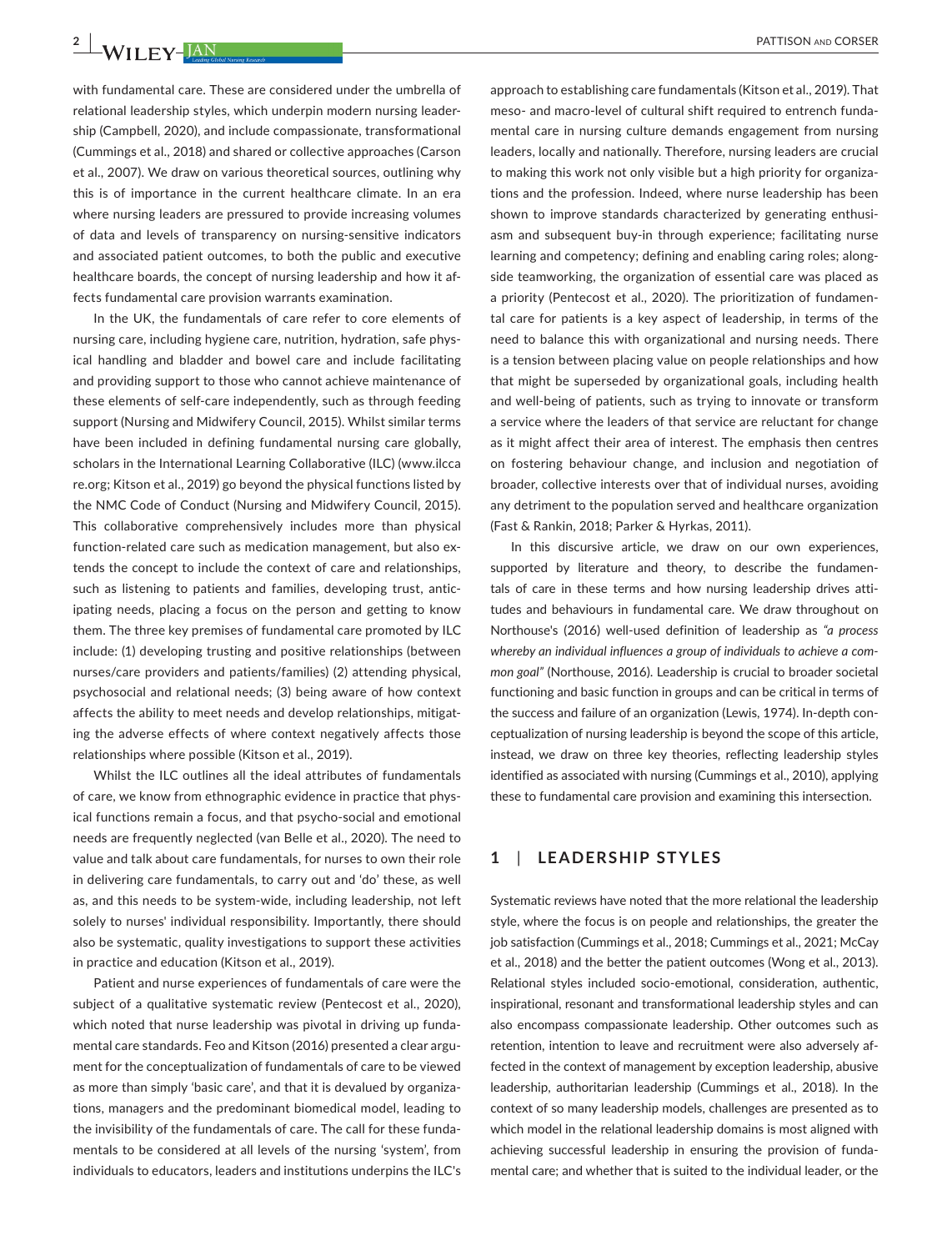broader needs of a healthcare organization, or indeed the patient population needs. Central to the fundamentals of care framework (Kitson et al., 2019), is the notion that leaders not only have to recognize but have to speak up about the value of fundamental care, and ensure that value filters through systems they have influence over. How this is achieved is predicated on the way that leaders achieve action, including how they relate to those they are influencing and managing responsible for care coordination and delivery.

There has been a tangible move away from task-based leadership globally, towards approaches like transformational leadership in healthcare (Sellgren et al., 2006), and nursing specifically (Papadopoulos et al., 2021), not least as task-oriented leadership is associated with diminished satisfaction (McCay et al., 2018), so there is a clear mandate for nurse leaders to adopt a relational approach. Campbell (2020) suggests nursing leaders have a duty to create organizational integrity, fostering an ethical climate and being open to being led by others, and that this can be achieved through relational leadership. The pragmatics of how this might be achieved can be considered through the implementation of fundamentals of care and how different leadership approaches might affect that implementation. Key relational approaches, namely compassionate leadership, collective and transformational leadership are considered in turn below in respect to nursing and fundamentals of care.

## **1.1**  | **Compassionate leadership**

The notion of compassionate leadership is bandied about a lot in recent years, but what this actually means for nursing and patients arguably remains somewhat opaque. As with shared leadership, leading through shared learning and conversations, and reaching a shared decision on what needs to be done or how to move forward, is a key attribute associated with compassionate leadership and the role that compassionate leadership plays in the delivery of highquality care has been highlighted in two recent thinktank reports (The Kings Fund, 2019, 2020). Nurses' autonomy, belonging and contribution are identified as key facets in delivering compassionate care, with compassionate leaders able to foster nurturing cultures to promote growth in these key areas (The Kings Fund, 2020). Leaders put aside ego to strive towards the collective good, creating a culture where power and hierarchy can be challenged, a key facet of transformational leadership as outlined below. However, nursing leaders may also have to address the tension between exemplifying the moral characteristics of nursing, which shape professional identity, including values like compassion and caring (van der Cingel & Brouwer, 2021), and addressing corporate institutional issues, such as trying to achieve tangible improvements in resourcing and addressing power differentials. These might include challenging the power differentials in interdisciplinary management and comparatively poorer resourcing for nursing. Simultaneously, there is a legacy of perceptions of nurses as compassionate carers, and not necessarily as leaders (Hoeve et al., 2014). Reconciling these tensions requires agile leadership, and nurses that are cognisant of

these myriad issues, and how they affect not only nurse–nurse relationship but also those within wider institutional structures, such as interdisciplinary relationships.

de Zulueta (2016) outlines how compassionate leaders are dynamic, promoting collective leadership and embracing shared and distributed power. There is a delicate balance between maintaining compassion, wishing to empower and engage others, whilst meeting the broader needs of the populations that nurse leaders serve, such as patients, and demonstrating a clear vision of what needs to be accomplished, echoing Fast and Rankin (2018). Advocacy in supporting nursing staff was suggested as key to compassionate leadership in a large global survey of nursing managers, with signification geographical variation in how compassionate leadership was adopted (Papadopoulos et al., 2021), emphasizing the need for compassionate leaders to listen, connect, feel close to others, to take perspectives and interest in staff. Cultural differences found in the research emphasized how collectivist cultures (such as in South America/Philippines, with high in-group cohesion) viewed compassion as essential to be human, whereas individualistic cultures, such as the US, placed more value on productivity and staff retention (Papadopoulos et al., 2021). In an increasingly global health care system, these values are important to understand, particularly where there are high migrant nursing populations, such as in the UK (19% of the workforce report non-UK nationality; UK Parliament, 2021). Authenticity and trust are components of compassionate leadership (de Zulueta, 2016), and authentic leadership is also regarded as a typology aligned with compassionate leadership, if not a distinct style in itself. Core attributes centre on integrity, trust, respect and being credible with colleagues by knowing one's values and being clear in one's personal vision (Northouse, 2016). There are parallels drawn between compassionate care and compassionate leadership (The Kings Fund, 2017, 2020), where a compassionate culture is fostered to enable the conditions to be right to deliver optimal, compassionate nursing care. Leaders' actions, such as consistently listening, empathizing and helping, define compassionate leadership and this resonates with compassionate care. Quinn (2017) provides the example of leaders ensuring that appropriate resources are in place for nurses to have the skills and tools required for delivering compassionate, person-centred care. How these attributes line up with the promotion of compassionate care and fundamentals of care requires further work, but, as the Kings Fund (2020) outlines, the priority focus needs to be on supporting the nursing workforce to deliver care and this, in turn, is driven from the top. Drawing lessons across compassionate care, compassionate leadership and fundamentals of care, there are commonalities between compassionate care and fundamentals of care with their focus on nurse–patient relationships, which can be considered through the adoption of adaptive, shared leadership approaches (de Zulueta, 2016) that centre on developing relationships between individuals, echoing the relational approaches of compassionate care. The intersection between compassionate care and fundamentals of care was also drawn on in a scoping review by Feo et al. (2018), suggesting that fundamentals of care include compassion.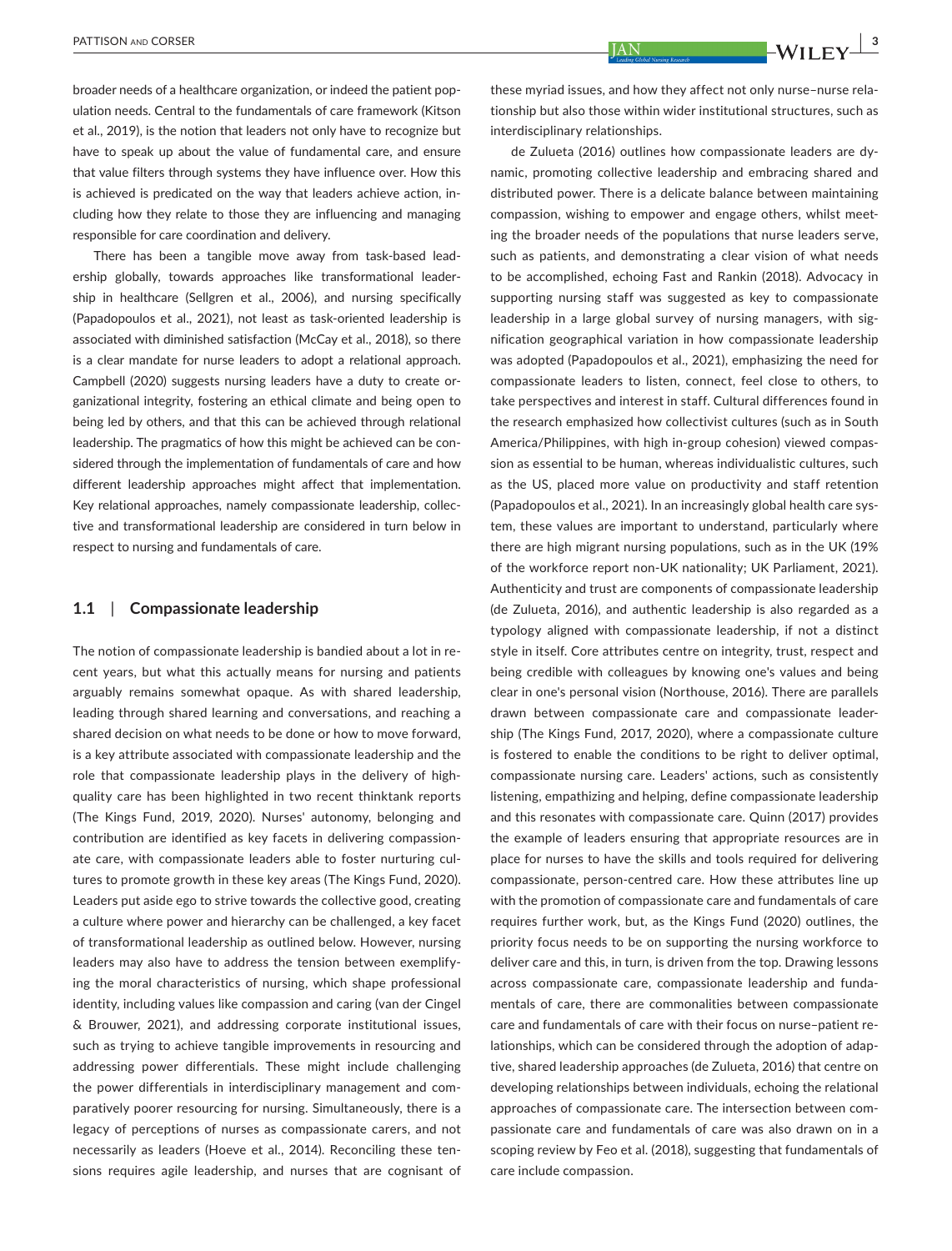The challenges around sustaining compassionate leadership, especially in times of crisis are noted (de Zulueta, 2021); it is hard to consistently be compassionate, and there is a risk of compassion fatigue in the face of relentless challenges, such as those posed in the early days of the COVID-19 pandemic. Myths associated with compassionate leadership include veering towards consensus at the expense of patients, or shying away from tough conversations (The Kings Fund, 2019).

Compassionate care is defined by the relational way in which care is delivered, through empathy, attending understanding and helping (The Kings Fund, 2020), however, as Feo et al. (2019) outline, only the literature on fundamentals of care addresses patients' physical care needs, and these bodies of literature rarely intersect (Feo et al., 2019). The relationship to compassionate leadership is less clear. Moreover, ethnographic evidence suggests that nurses may be able to deliver relational, compassionate care and physical fundamental care needs, but do not routinely incorporate psychosocial care or encourage participation in care whilst delivering physical care fundamentals (van Belle et al., 2020). This would imply that tasks and physical care remain the focus and that there is a need for leaders to address this lack of integration. Modelling or idealized influence, along with engagement and structural empowerment is one strategy under a transformational leadership approach; leaders working with direct care nurses to achieve engagement and empowerment, and ultimately, exemplary professional practice (García-Sierra & Fernández-Castro, 2018; Khan et al., 2018), including fundamentals of care.

## **1.2**  | **Collective: Shared and discursive leadership**

Collective leadership as a concept is several decades old but was articulated as a distinct model, shared leadership, by Pearce and Conger (2003) who sought to emphasize the benefits of distributed leadership. Pearce (2015) subsequently applied this model to healthcare leadership and it has increasingly gained traction, underpinned by the notion that if followers are empowered by management to lead, this engenders shared leadership in followers. A key attribute of those demonstrating shared leadership skills is helping others make sense of organizational issues, and subsequently shaping followers' sense-making through sense-giving, sometimes associated with framing and re-framing of issues, particularly in complex or ambiguous situations (Fairhurst, 2011; Gioia & Chittipeddi, 1991). These authors suggest this can be achieved through a conversational analytic style and talking through issues or innovations, alongside written text. In other words, how leaders frame a complex problem can pave the way for discursive leadership to collective reach a solution; leadership development involves the wider organizational community and decisions are shared. This notion has underpinned the drive towards collective leadership and shared decision-making seen as core to nursing credentialing programmes, such as Pathways to Excellence™ and Magnet®, with the ultimate aim of driving up quality and thereby improving outcomes. West (2014) describes

how a collective approach, and learning to work with a shared vision of striving to continuously improve care and deliver compassionate high-quality care, requiring integration of care to achieve this across all sectors, including social care. The Chief Nursing Officer for England has called for collective nursing leadership to improve the delivery of clinical care, including fundamentals of care (May, 2019). Extending this to include all members of the healthcare team and moving away from profession-specific collective leadership to shared leadership, where a sense of shared purpose, social support, trust and listening to people's voices is developed (Carson et al., 2007). In turn, this set of conditions fosters high levels of multidisciplinary team interdependency for the ultimate goal of improving patient outcomes, like safety (De Brún et al., 2019).

In a study of Magnet® leaders, Moon et al. (2019) found that most identified with a transformational leadership style, calling into question how shared leadership visions through nursing excellence programmes are actually led at the top of organizations (Moon et al., 2019). This could imply the shared leadership model overlaps with transformational leadership in terms of creating a shared vision (inspiration motivation), part of a continuum, or that these are in a juxtaposition and that there still needs to be a degree of transformation even within shared approaches. It is worth considering that leadership characterized by collective decisions may not always meet the needs of individuals, particularly in times of crisis and a need for rapid change. Research has demonstrated that collective or shared leadership can risk future problems, such as an inability to follow through, lack of engagement and acceptance with the approach, potential inefficiency, and danger of immature or usurping team members (Herbst et al., 2019). There may be a risk of different priorities and the centrality of the nurse–patient/family relationship could be threatened by these problems. Moreover, given how important context is shown to be in delivering fundamental care (Kitson et al., 2019), there is a chance of fundamental care being derailed where implementing collective leadership may delay care. For instance, the constraints of creating time and space to have shared conversations concerning all aspects of care, such as during pandemic crises, may collective leadership is not always possible, or indeed appropriate as care decisions may have to be made decisively and rapidly by leaders with the most knowledge of a situation. Questions arise as to how best balance playing to the strengths of a nursing leader, amending leadership behaviours and trying to address the needs of followers and those working in healthcare, to meet wider population needs and achieve excellence in care fundamentals.

## **1.3**  | **Transformational nurse leadership**

Northouse (2016) views transformational leaders as those who can innovate and inspire, and there is evidence that this leadership approach is successful in achieving organizational change, and can improve staff retention in healthcare, and foster building of capacity through role-modelling of promoting collective interests above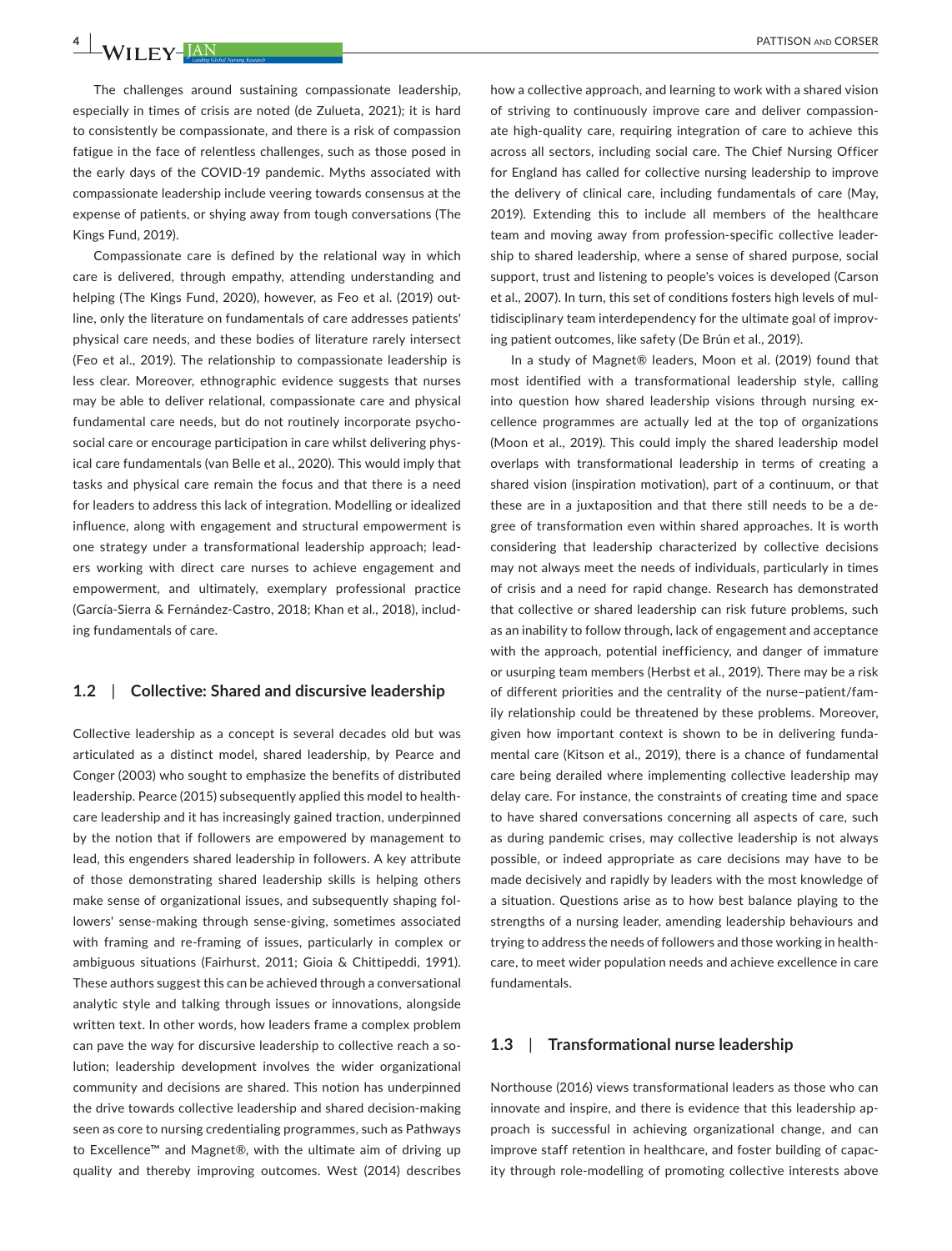one's own (Holly & Igwee, 2011; Weberg, 2010). Burns coined the term transformational leadership in the 1970s in reference to political leadership, where leaders interact with followers, inspiring each other to achieve collective goals (Burns, 1978), and has since been widely adopted. Role-modelling, in terms of setting the tone and expectations, by nurse leaders is important in developing and ensuring that fundamentals of care are met (Conroy, 2018), and is consistent with broader leadership notions of transformational leaders: individuals who are role models and provide idealized influence, inspirational motivation to followers who identify with those leaders, intellectual stimulation and individualized consideration (Northouse, 2016). These leaders inspire others to transcend their own self-interests for the collective good. Moon et al. (2019) identified that nurse leaders promoting care excellence in organizations tended towards transformational styles. Fast and Rankin (Fast & Rankin, 2018) have suggested transformational nurse leaders, put in place to optimize services, and meet organizational needs (such as making fiscal cuts), can find themselves at odds with what they wished to achieve in the role, outlining the concept of a bifurcated consciousness. Under this concept, managers know empirically through the experience of what is needed, but suppress this to meet organizational demands, or abstracted knowledge (Fast & Rankin, 2018).

A further complication is the lack of conceptual clarity in what is meant by transformational leadership (Northouse, 2016), and there is no way to ensure the new vision proposed by a transformational leader provides any improvement on existing visions. Moreover, this new vision may be at odds with what is needed on the ground, as Fast and Rankin (ibid) allude to. Fast and Rankin's (2018) bifurcation of consciousness could also be conceptualized as cognitive dissonance; nurse leaders wrestle with achieving the best quality fundamental care and high nurse satisfaction in the context of everincreasing organizational demands, diminishing nursing numbers and real-time reducing costs. However, scholars have correlated transformational leadership with improved nurse satisfaction and patient outcomes, and leadership effectiveness (Boamah et al., 2018; Casida & Parker, 2011; Holly & Igwee, 2011), suggesting that despite these shortcomings, this approach can have a positive impact.

## **2**  | **DISCUSSION**

# **2.1**  | **Application of leadership to foster fundamental care in times of crisis**

As Northouse (2016) outlines, leaders rarely have the skills and knowledge to make all decisions. Involving nurses in providing direct patient care at the bedside is pivotal in ensuring standards of fundamental care are elevated. These nurses have crucial insights and can provide clarity around logistical and conceptual solutions to barriers in achieving high standards of fundamental care. The COVID-19 pandemic shone a light on the need for credible, agile, compassionate, coordinated and shared leadership to rapidly respond to the global

The opportunity for shared decision-making was severely challenged under the circumstances of the pandemic, and as Herbst et al. (2019) alluded to, the collective need to meet population health requirements overrode those of individual nurses, and the consequences of this cannot be underestimated. Frontline nurses, providing direct care to people, were, by and large, disenfranchised from the rapid decisions that needed to be made to meet the global catastrophe that COVID-19 presented. As nurse leaders outlined, they had to make gut decisions and try to be the voice of the patient (Aquilia et al., 2020), but this frequently conflicted with nurses' voices and prioritizing nurse well-being. Moreover, in the challenge to deliver fundamentals of care during a crisis situation, it is unclear how nursing leaders can role model the point at which adequate person-centred fundamental care is delivered. The role of quality indicators, like nursing-sensitive indicators, is important here in determining the quality of care (Afaneh et al., 2021), or this notion of sufficient fundamental care, and can be used as a benchmark for nurses to deliver direct care, as well as nurse leaders to be reassured that fundamentals of care are being provided.

In this discursive article, the impact of three key relational leadership styles on the delivery of fundamental care has been presented, along with the need to balance competing priorities through advocacy. As we have seen transformational leadership in nursing is certainly underpinned by evidence, but whilst there is less evidence for newer styles such as compassionate leadership, which focuses on nursing advocacy, compassion might be even more important in the current climate where valuing people needs to take priority over organizational demands as we attempt to support a struggling nursing workforce. This notion of advocacy for nursing colleagues also links to the aforementioned concept of bifurcated consciousness (Fast & Rankin, 2018); leaders may be compromised personally and professionally in the drive to meet organizational demands, or interdisciplinary challenges, based on emergency population needs, such as in the COVID-19 pandemic. Newer models such as interdisciplinary leadership councils (Allen, 2021), where there is a diffused model of shared leadership, rather than it being professional specific, may be one approach to fostering collaboration practices across an organization. This may be appropriate at an organizational level, but there is a risk to nursing as a profession in not being able to clearly define the unique leadership contribution to delivering patient care. Retaining focus on the delivery of fundamentals of care as a specific nursing responsibility may be one way in which this can be addressed.

Nearly all the leadership theory and research presented in this discursive article, pre-dates the pandemic, with very little research available to evidence the best approaches to nursing leadership in times of unprecedented crisis; the pandemic was nothing like the seasonal pressures nursing leaders usually encounter. A plethora of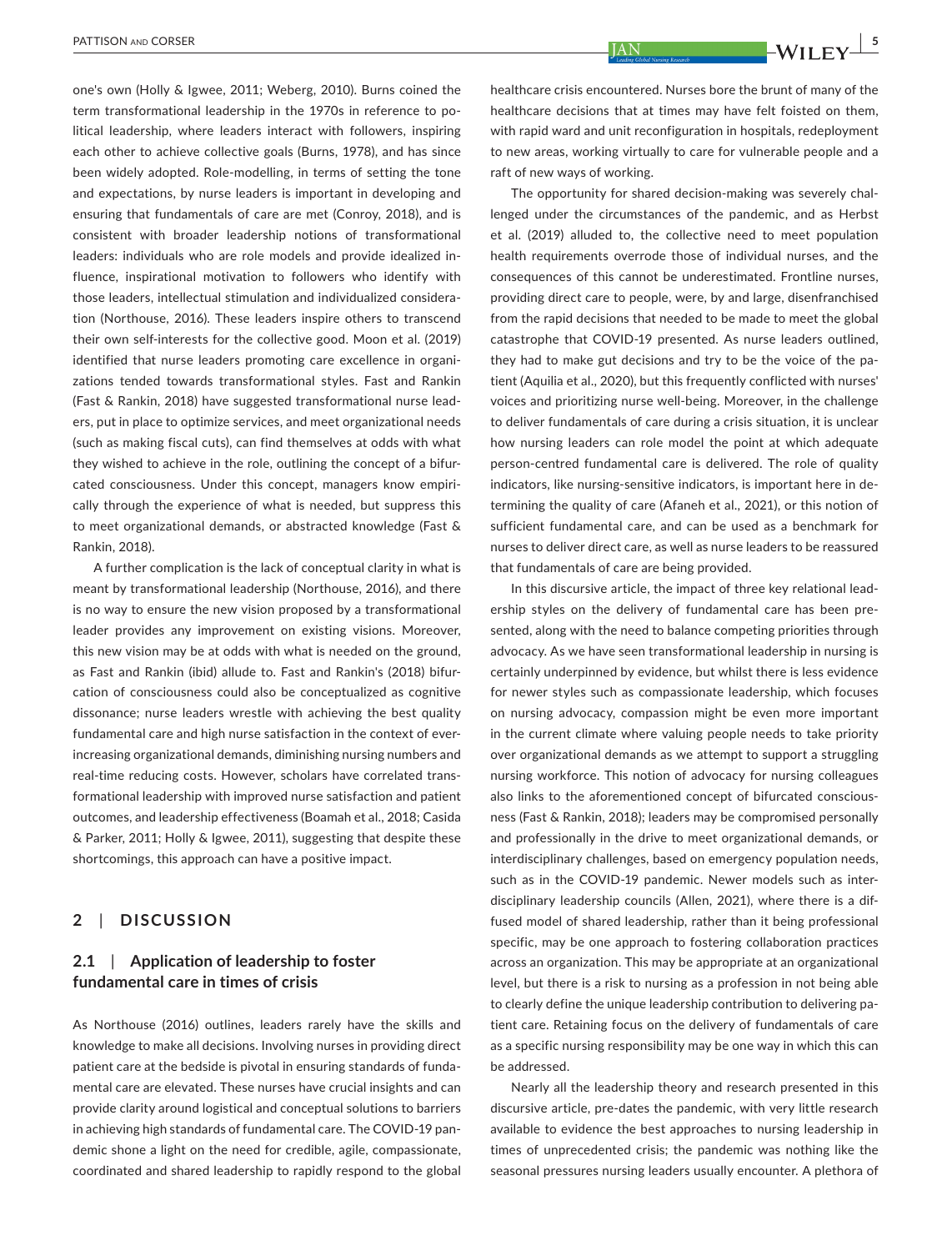research in the area of nurse wellbeing is beginning to uncover the extent of the human cost to nurses of working during the pandemic, and by necessity, this has become a core focus of nursing leadership (The Kings Fund, 2020). The corollary of fundamental care is the wellbeing of nurses; without organizational investment in the care of staff and further development of nurturing cultures that prioritize nurses' well-being, fundamentals of care are unlikely to improve. Returning to Northouse's (2016) notion of leaders being able to inspire others to put their own interests behind the collective good, it is arguably unrealistic when the nursing workforce has prioritized others' (patients and organizational) needs for a protracted period over their own (well-being). Ultimately, over the sustained period we have seen in the pandemic, this results in an exhausted emotionally and physically depleted workforce in the long-run, and until nurse well-being is placed at the core of delivery of fundamentals of care; this is only likely to worsen. It stands to reason; a contented nurse is more likely to be able to deliver good fundamental care than a nurse who is spent, or who has compassion fatigue. Nurturing a sense of motivation across all levels of nursing, from leaders to those providing care will ensure engagement and that the voices of those delivering fundamentals of care are heard. The Kings Fund (2020) describe how those voices are needed to inform leaders about how care can best be improved.

Returning to the earlier point about how nursing indicators might be used to assess standards of care and, in turn, prioritize improvement, there are further challenges are posed to the provision of fundamental care excellence. Notably, this centres on a lack of robust evidence for care interventions, as outlined in a systematic review of care fundamentals (Richards et al., 2018): defined as in the review as care actions based on key areas of fundamentals of care: safety, comfort, communication, dignity, respiration, privacy, eating and drinking, respecting choice, elimination, mobility, personal hygiene and dressing, sexuality, temperature control, rest and sleep. The lack of focus on deriving patient outcomes in the evidence base was stark, with poor quality evidence noted overall (Richards et al., 2018), highlighting a clear need to improve the evidence base through highquality interventional studies of nursing practice in delivering fundamentals of care. Moreover, being clear on what we mean by patient outcomes is also important. Liu et al. (2014), in their concept analysis on the topic, delineated the key attributes of patient outcomes as: patient functional status; patient safety and patient satisfaction (Liu et al., 2014). Where future nursing leadership studies should focus was explored in a systematic review by Cummings et al. (2021), who examined leadership styles in relation to key outcomes: nurse satisfaction; staff relations and relationships with work; health and well-being; organizational environment and productivity, with relational styles overwhelmingly associated with positive outcomes in these domains. The authors. Outlined how there should be further examination of mediating factors between nursing characteristics, leadership development and developing leadership programmes (Cummings et al., 2021). Difficulties remain in teasing out exactly what aspect of leadership development should be examined in more depth, how leadership programmes should develop, and which nurse

characteristics are of importance. The pandemic has exacerbated these challenges, creating a difficult environment in which to deliver high-quality care.

Reporting simplistic patient satisfaction is no longer enough; nurses need to articulate and agree what fundamental care they provide, adopting a broader view of what this encompasses beyond the physical domains of care outlined by the NMC (2015; and evidenced in practice in van Belle et al.'s [2018; 2020] research), aligning the nurse-sensitive indicators, nurse outcomes and ensuring patient-reported outcomes are synergistic. It is for nurse leaders to model this and ensure both nurses' and patients' needs remain a dual priority.

Public expectation has ratcheted up a notch, with arguably less tolerance than at the outset of the pandemic around meeting the unprecedented healthcare demands now encountered globally. This is in face of a beleaguered nursing workforce, who are exhausted and have had little opportunity for respite, and are struggling to meet fundamentals of care, despite this being a necessary focus. This context adds further complexity for nurse leaders who need to instil confidence in a diminished global nursing workforce to be able to competently and diligently deliver high-quality fundamental care. Workload and staffing remain the 'elephants in the room' in this debate and outwith the scope of this discussion, however, in the face of global nursing shortages (World Health Organization, 2020), this is a problem unlikely to improve without significant investment in the workforce alongside relational nurse leadership. Role-modelling by leaders that nurse outcomes are viewed as important as patient outcomes, using the clear evidence available that supports the association between patient perceptions and nurse outcomes like burnout, environment and workload (Aiken et al., 2012; Wong et al., 2013), is likely to drive up standards of fundamental care. Going forward, nurse leaders need to report granular patient outcome data on care fundamentals that is grounded in patient-derived data, and that considers a range of patient-centred outcomes, linking this directly to nurse outcomes and nurse-sensitive indicators so that interventions can be focused on supporting nurses to deliver the best care.

## **3**  | **CONCLUSION**

To reconcile competing priorities requires a leader to know not only what their leadership style and vision is, but also have a clear plan to prioritize what is important to colleagues, the organization and the wider patient population. Nurse leaders, through the relational approaches outlined in this article, have a clear role in modelling and advancing the delivery of fundamentals of care, by inspiring the nurses they lead to want to drive up quality and deliver not just sufficient, but the best care. More evidence is needed on the impact of compassionate leadership and collective leadership styles on patient outcomes, and these need to be directly linked to fundamentals of care, as well as patient-derived outcomes, whilst also taking into account nurse outcomes. Leaders need to be prepared to closely examine and report these key issues at a granular level, using this data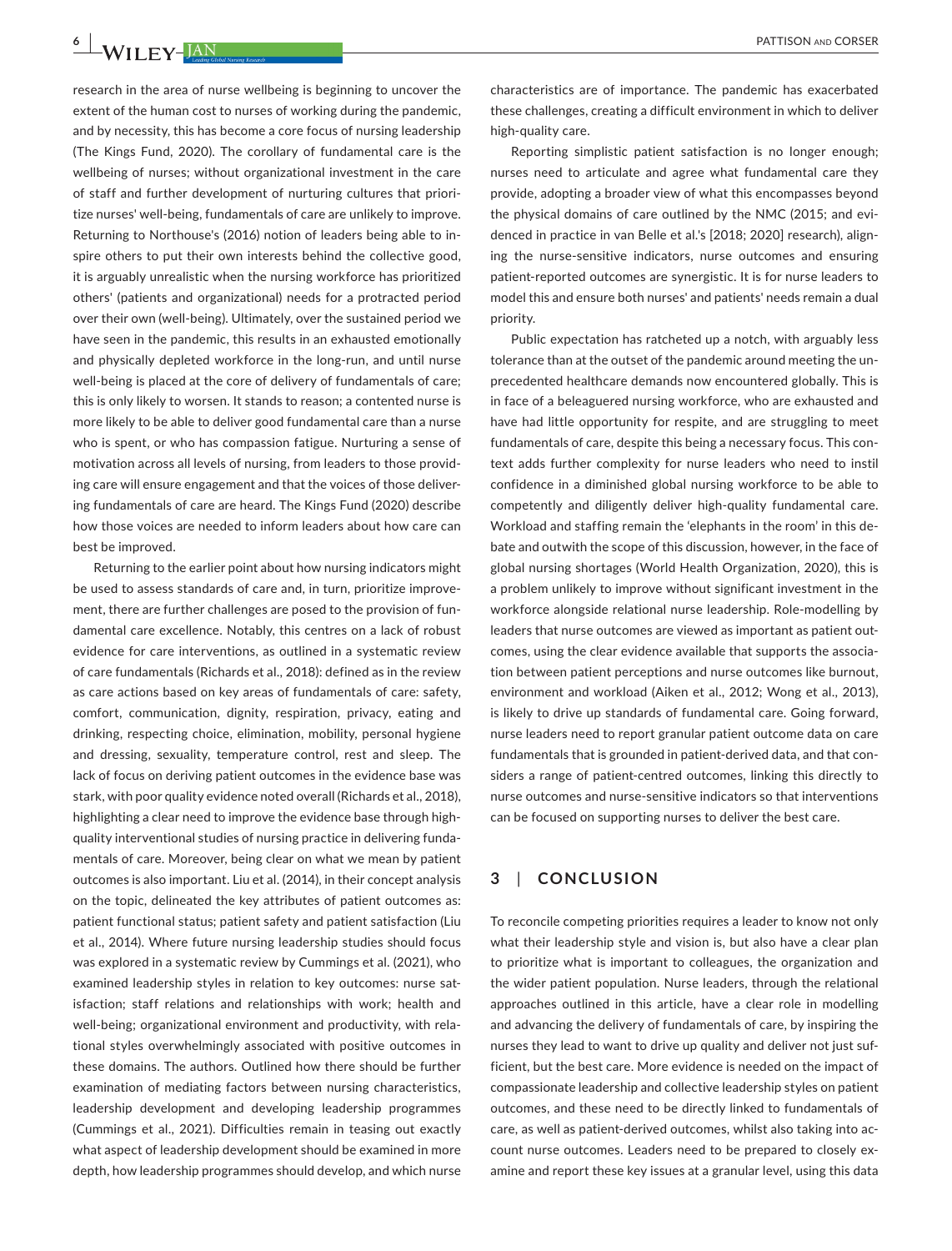to understand the nuances and ultimately to advance nursing care. Getting these key elements of leadership right will ensure a workforce fit to provide fundamental care, which in the current climate must be an organizational and global nursing priority.

## **3.1**  | **Implications for nursing**

- Relational leadership is key to the effective provision of fundamental care, and leaders face challenges in reconciling organizational, patient and nursing demands.
- The impact of the COVID-19 pandemic has heightened the need for examination of nurse outcomes to be aligned with patient outcomes, the prioritization of nurse well-being and the role of leaders in driving data-gathering to improve outcomes for all.
- Relational leadership emphasizes a need for role-modelling, understanding shared values and giving nurses a voice; but nurse leaders must work to ensure competing demands are heard and addressed, as well as consider how nurses are given a voice.

## **CONFLICT OF INTEREST**

The authors have no conflicts of interest to declare.

## **PEER REVIEW**

The peer review history for this article is available at [https://publo](https://publons.com/publon/10.1111/jan.15202) [ns.com/publon/10.1111/jan.15202.](https://publons.com/publon/10.1111/jan.15202)

## **DATA AVAILABILITY STATEMENT**

Authors do not wish to share the data.

## **ORCID**

*Natalie Pattiso[n](https://orcid.org/0000-0002-6771-8733)* <https://orcid.org/0000-0002-6771-8733>

### **REFERENCES**

- Afaneh, T., Abu-Moghli, F., & Ahmad, M. (2021). Nursing-sensitive indicators: A concept analysis. *Nursing Management*, *28*(3), 28–33. <https://doi.org/10.7748/nm.2021.e1982>
- Aiken, L. H., Sermeus, W., Van den Heede, K., Sloane, D. M., Busse, R., McKee, M., Bruyneel, L., Rafferty, A. M., Griffiths, P., Moreno-Casbas, M. T., Tishelman, C., Scott, A., Brzostek, T., Kinnunen, J., Schwendimann, R., Heinen, M., Zikos, D., Sjetne, I. S., Smith, H. L., & Kutney-Lee, A. (2012). Patient safety, satisfaction, and quality of hospital care: Cross sectional surveys of nurses and patients in 12 countries in Europe and the United States. *BMJ*, *344*, e1717.
- Allen, D. (2021). Interdisciplinary leadership council: A model for excellence in improving interprofessional collaboration. *Nursing Management*, *52*(10), 51–54. [https://doi.org/10.1097/01.](https://doi.org/10.1097/01.NUMA.0000792052.82959.3d) [NUMA.0000792052.82959.3d](https://doi.org/10.1097/01.NUMA.0000792052.82959.3d)
- Aquilia, A., Grimley, K., Jacobs, B., Kosturko, M., Mansfield, J., Mathers, C., Parniawski, P., Wood, L., & Niederhauser, V. (2020). Nursing leadership during COVID-19: Enhancing patient, family and workforce experience. *Patient Experience Journal*, *7*(2), 136–143.
- Boamah, S. A., Spence Laschinger, H. K., Wong, C., & Clarke, S. (2018). Effect of transformational leadership on job satisfaction and patient safety outcomes. *Nursing Outlook*, *66*(2), 180–189. [https://doi.](https://doi.org/10.1016/j.outlook.2017.10.004) [org/10.1016/j.outlook.2017.10.004](https://doi.org/10.1016/j.outlook.2017.10.004)

Burns, J. (1978). *Leadership*. Harper and Row.

- Campbell, L. (2020). Organisation ethics, relational leadership and nursing. In H. M. Kohlen (Ed.), *Nursing ethics: Feminist perspectives* (pp. 99–115). Springer.
- Carson, J. B., Tesluk, P. E., & Marrone, J. A. (2007). Shared leadership in teams: An investigation of antecedent conditions and performance. *The Academy of Management Journal*, *50*(5), 1217–1234. [https://doi.](https://doi.org/10.2307/20159921) [org/10.2307/20159921](https://doi.org/10.2307/20159921)
- Casida, J., & Parker, J. (2011). Staff nurse perceptions of nurse manager leadership styles and outcomes. *Journal of Nursing Management*, *19*(4), 478–486.
- Conroy, T. (2018). Factors influencing the delivery of the fundamentals of care: Perceptions of nurses, nursing leaders and healthcare consumers. *Journal of Clinical Nursing*, *27*(11–12), 2373–2386. [https://](https://doi.org/10.1111/jocn.14183) [doi.org/10.1111/jocn.14183](https://doi.org/10.1111/jocn.14183)
- Cummings, G. G., Lee, S., Tate, K., Penconek, T., Micaroni, S. P., Paananen, T., & Chatterjee, G. E. (2021). The essentials of nursing leadership: A systematic review of factors and educational interventions influencing nursing leadership. *International Journal of Nursing Studies*, *115*, 103842.
- Cummings, G. G., MacGregor, T., Davey, M., Lee, H., Wong, C. A., Lo, E., Muise, M., & Stafford, E. (2010). Leadership styles and outcome patterns for the nursing workforce and work environment: A systematic review. *International Journal of Nursing Studies*, *47*(3), 363–385.
- Cummings, G. G., Tate, K., Lee, S., Wong, C. A., Paananen, T., Micaroni, S. P., & Chatterjee, G. E. (2018). Leadership styles and outcome patterns for the nursing workforce and work environment: A systematic review. *International Journal of Nursing Studies*, *85*, 19–60.
- De Brún, A., O'Donovan, R., & McAuliffe, E. (2019). Interventions to develop collectivistic leadership in healthcare settings: A systematic review. *BMC Health Services Research*, *19*(1), 72. [https://doi.](https://doi.org/10.1186/s12913-019-3883-x) [org/10.1186/s12913-019-3883-x](https://doi.org/10.1186/s12913-019-3883-x)
- de Zulueta, P. (2021). How do we sustain compassionate healthcare? Compassionate leadership in the time of the COVID-19 pandemic. *Clinics in Integrated Care*, *8*, 100071. [https://doi.org/10.1016/j.](https://doi.org/10.1016/j.intcar.2021.100071) [intcar.2021.100071](https://doi.org/10.1016/j.intcar.2021.100071)
- de Zulueta, P. C. (2016). Developing compassionate leadership in health care: An integrative review. *J Healthc Leadersh*, *8*, 1–10. [https://doi.](https://doi.org/10.2147/jhl.S93724) [org/10.2147/jhl.S93724](https://doi.org/10.2147/jhl.S93724)
- Fairhurst, G. T. (2011). *Discursive approaches to leadership. The SAGE handbook of leadership*. Sage.
- Fast, O., & Rankin, J. (2018). Rationing nurses: Realities, practicalities, and nursing leadership theories. *Nursing Inquiry*, *25*(2), e12227. <https://doi.org/10.1111/nin.12227>
- Feo, R., Conroy, T., Jangland, E., Muntlin Athlin, Å., Brovall, M., Parr, J., Blomberg, K., & Kitson, A. (2018). Towards a standardised definition for fundamental care: A modified Delphi study. *Journal of Clinical Nursing*, *27*(11–12), 2285–2299.
- Feo, R., Frensham, L. J., Conroy, T., & Kitson, A. (2019). "It's just common sense": Preconceptions and myths regarding fundamental care. *Nurse Education in Practice*, *36*, 82–84. [https://doi.org/10.1016/j.](https://doi.org/10.1016/j.nepr.2019.03.006) [nepr.2019.03.006](https://doi.org/10.1016/j.nepr.2019.03.006)
- Feo, R., & Kitson, A. (2016). Promoting patient-centred fundamental care in acute healthcare systems. *International Journal of Nursing Studies*, *57*, 1–11.<https://doi.org/10.1016/j.ijnurstu.2016.01.006>
- García-Sierra, R., & Fernández-Castro, J. (2018). Relationships between leadership, structural empowerment, and engagement in nurses. *Journal of Advanced Nursing*, *74*(12), 2809–2819. [https://doi.](https://doi.org/10.1111/jan.13805) [org/10.1111/jan.13805](https://doi.org/10.1111/jan.13805)
- Gioia, D. A., & Chittipeddi, K. (1991). Sensemaking and sensegiving in strategic change initiation. *Strategic Management Journal*, *12*(6), 433–448.
- Herbst, N., Rios-Collazo, C., & Denison, J. (2019). Does sharing leadership actually work? An evaluation of the benefits and drawbacks of shared leadership. *Journal of Education, Innovation, and Communication*, *1*(1), 32.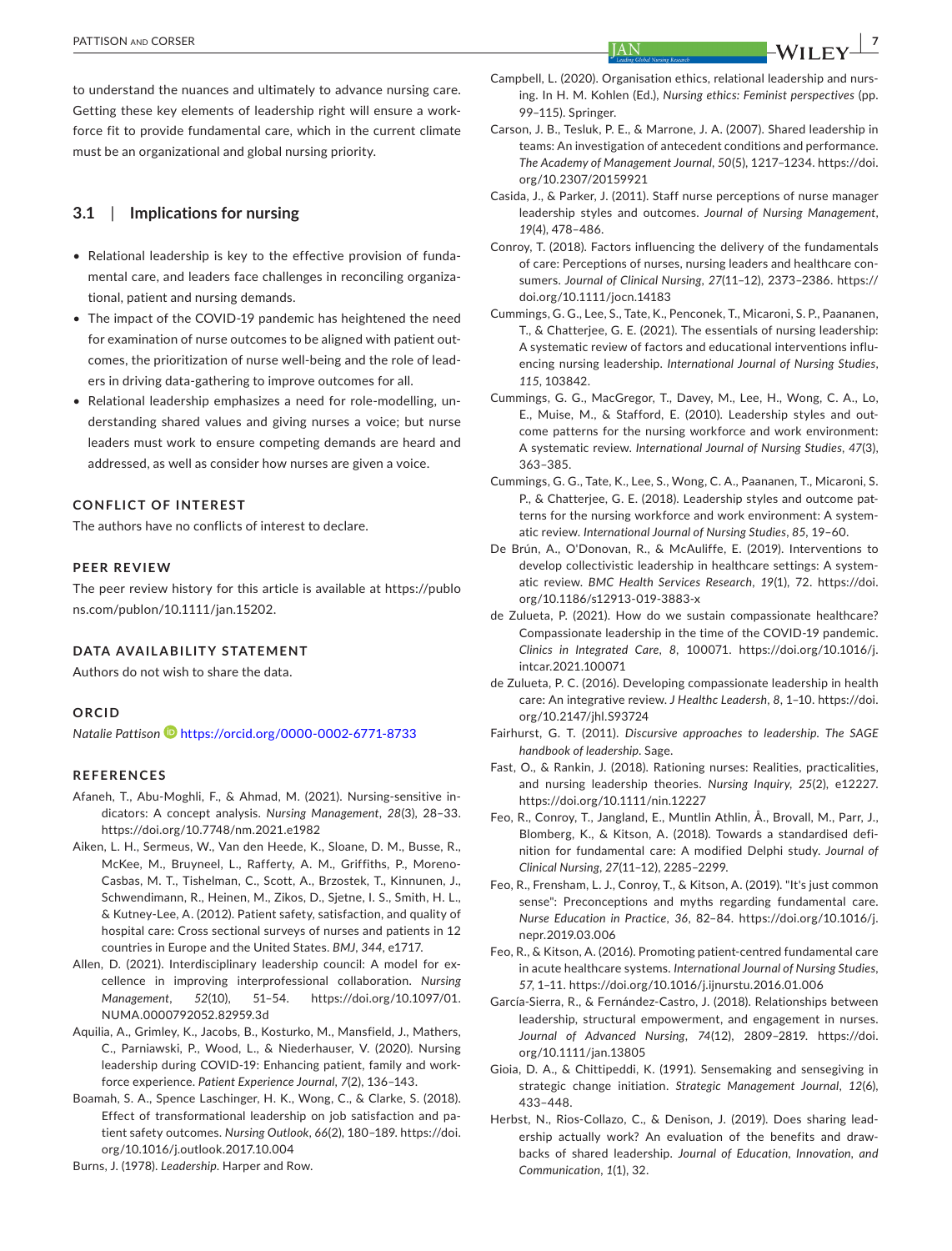**8 A EXECUTE A PATTISON** AND CORSER

- Hoeve, Y. T., Jansen, G., & Roodbol, P. (2014). The nursing profession: Public image, self-concept and professional identity. A discussion paper. *Journal of Advanced Nursing*, *70*(2), 295–309. [https://doi.](https://doi.org/10.1111/jan.12177) [org/10.1111/jan.12177](https://doi.org/10.1111/jan.12177)
- Holly, C., & Igwee, G. (2011). A systematic review of the influence of transformational leadership style on nursing staff in acute care hospitals. *JBI Evidence Implementation*, *9*(3), 301.
- Khan, B. P., Quinn Griffin, M. T., & Fitzpatrick, J. J. (2018). Staff Nurses' perceptions of their nurse Managers' transformational leadership behaviors and their own structural empowerment. *The Journal of Nursing Administration*, *48*(12), 609–614. [https://doi.org/10.1097/](https://doi.org/10.1097/nna.0000000000000690) [nna.0000000000000690](https://doi.org/10.1097/nna.0000000000000690)
- Kitson, A., Carr, D., Conroy, T., Feo, R., Grønkjær, M., Huisman-de Waal, G., Jackson, D., Jeffs, L., Merkley, J., Muntlin Athlin, Å., Parr, J., Richards, D. A., Sørensen, E. E., & Wengström, Y. (2019). Speaking up for fundamental care: The ILC Aalborg statement. *British Medical Journal Open*, *9*(12), e033077. [https://doi.org/10.1136/bmjop](https://doi.org/10.1136/bmjopen-2019-033077) [en-2019-033077](https://doi.org/10.1136/bmjopen-2019-033077)
- Lewis, H. S. (1974). *Leaders and followers: Some anthropological perspectives*. Addison-Wesley Reading.
- Liu, Y., Avant, K., Aungsuroch, Y., Zhang, X.-Y., & Jiang, P. (2014). Patient outcomes in the field of nursing: A concept analysis. *International Journal of Nursing Sciences*, *1*, 69–74. [https://doi.org/10.1016/j.](https://doi.org/10.1016/j.ijnss.2014.02.006) [ijnss.2014.02.006](https://doi.org/10.1016/j.ijnss.2014.02.006)
- McCay, R., Lyles, A. A., & Larkey, L. (2018). Nurse leadership style, nurse satisfaction, and patient satisfaction: A systematic review. *Journal of Nursing Care Quality*, *33*(4), 361–367.
- Moon, S. E., Van Dam, P. J., & Kitsos, A. (2019). Measuring transformational leadership in establishing nursing care excellence. Paper presented at the Healthcare.
- Northouse, P. (2016). Leadership: Theory and practice. *Sage. Journal of Educational Administration*, *46*(2), 91–94.
- Nursing and Midwifery Council. (2015). *The code: Professional standards of practice and behaviour for nurses and midwives*. NMC.
- Papadopoulos, I., Lazzarino, R., Koulouglioti, C., Aagard, M., Akman, Ö., Alpers, L.-M., Apostolara, P., Araneda-Bernal, J., Biglete-Pangilinan, S., Eldar-Regev, O., González-Gil, M. T., Kouta, C., Krepinska, R., Lesińska-Sawicka, M., Liskova, M., Lopez-Diaz, A. L., Malliarou, M., Martín-García, Á., Muñoz-Solinas, M., … Zorba, A. (2021). The importance of being a compassionate leader: The views of nursing and midwifery managers from around the world. *Journal of Transcultural Nursing*, *32*(6), 765–777.
- Parker, S., & Hyrkas, K. (2011). Priorities in nursing management. *Journal of Nursing Management*, *19*(5), 567–571. [https://doi.](https://doi.org/10.1111/j.1365-2834.2011.01285.x) [org/10.1111/j.1365-2834.2011.01285.x](https://doi.org/10.1111/j.1365-2834.2011.01285.x)
- Pearce, C. (2015). Developmental health services leadership: Integrating hierarchical and shared leadership for health services organizational learning. *Health Services Management Research*, *28*(3), 76–82. <https://doi.org/10.1177/0951484815611924>
- Pearce, C., & Conger, J. (2003). *Shared leadership: Reframing the hows and whys of leadership*. SAGE Publications Inc.
- Pentecost, C., Frost, J., Sugg, H. V. R., Hilli, A., Goodwin, V. A., & Richards, D. A. (2020). Patients' and nurses' experiences of fundamental nursing care: A systematic review and qualitative synthesis. *Journal*

*of Clinical Nursing*, *29*(11–12), 1858–1882. [https://doi.org/10.1111/](https://doi.org/10.1111/jocn.15082) [jocn.15082](https://doi.org/10.1111/jocn.15082)

- Quinn, B. (2017). Role of nursing leadership in providing compassionate care. *Nursing Standard*, *32*(16–19), 53–62.
- Richards, D. A., Hilli, A., Pentecost, C., Goodwin, V. A., & Frost, J. (2018). Fundamental nursing care: A systematic review of the evidence on the effect of nursing care interventions for nutrition, elimination, mobility and hygiene. *Journal of Clinical Nursing*, *27*(11–12), 2179– 2188.<https://doi.org/10.1111/jocn.14150>
- Sellgren, S., Ekvall, G., & Tomson, G. (2006). Leadership styles in nursing management: Preferred and perceived. *Journal of Nursing Management*, *14*(5), 348–355.
- The Kings Fund. (2017). *Caring to change*. The Kings Fund. [https://www.](https://www.kingsfund.org.uk/sites/default/files/field/field_publication_file/Caring_to_change_Kings_Fund_May_2017.pdf) [kingsfund.org.uk/sites/default/files/field/field\\_publication\\_file/](https://www.kingsfund.org.uk/sites/default/files/field/field_publication_file/Caring_to_change_Kings_Fund_May_2017.pdf) [Caring\\_to\\_change\\_Kings\\_Fund\\_May\\_2017.pdf](https://www.kingsfund.org.uk/sites/default/files/field/field_publication_file/Caring_to_change_Kings_Fund_May_2017.pdf)
- The Kings Fund. (2019). *Five myths of compassionate leadership*. The Kings Fund. [https://www.kingsfund.org.uk/blog/2019/05/five-myths-compa](https://www.kingsfund.org.uk/blog/2019/05/five-myths-compassionate-leadership) [ssionate-leadership](https://www.kingsfund.org.uk/blog/2019/05/five-myths-compassionate-leadership)
- The Kings Fund. (2020). *The Courage of Compassion: Supporting nurses and midwives to deliver high quality care*. The Kings Fund. [https://](https://www.kingsfund.org.uk/sites/default/files/2020-09/Thecourageofcompassionsummary_web_0.pdf) [www.kingsfund.org.uk/sites/default/files/2020-09/The%20cou](https://www.kingsfund.org.uk/sites/default/files/2020-09/Thecourageofcompassionsummary_web_0.pdf) [rage%20of%20compassion%20summary\\_web\\_0.pdf](https://www.kingsfund.org.uk/sites/default/files/2020-09/Thecourageofcompassionsummary_web_0.pdf)
- UK Parliament. (2021). *NHS staff from overseas: Statistics*. UK Parliament. https://commo nslib rary.parli [ament.uk/resea](https://commonslibrary.parliament.uk/research-briefings/cbp-7783/) rch-briefings/ [cbp-7783/](https://commonslibrary.parliament.uk/research-briefings/cbp-7783/)
- van Belle, E., Giesen, J., Conroy, T., van Mierlo, M., Vermeulen, H., Huisman-de Waal, G., & Heinen, M. (2020). Exploring personcentred fundamental nursing care in hospital wards: A multi-site ethnography. *Journal of Clinical Nursing*, *29*(11–12), 1933–1944. <https://doi.org/10.1111/jocn.15024>
- van der Cingel, M., & Brouwer, J. (2021). What makes a nurse today? A debate on the nursing professional identity and its need for change. *Nursing Philosophy*, *22*(2), e12343. [https://doi.org/10.1111/](https://doi.org/10.1111/nup.12343) [nup.12343](https://doi.org/10.1111/nup.12343)
- Weberg, D. (2010). Transformational leadership and staff retention: An evidence review with implications for healthcare systems. *Nursing Administration Quarterly*, *34*(3), 246–258.
- West, M. (2014). *Developing collective leadership for healthcare*. The Kings Fund.
- Wong, C. A., Cummings, G. G., & Ducharme, L. (2013). The relationship between nursing leadership and patient outcomes: A systematic review update. *Journal of Nursing Management*, *21*(5), 709–724. <https://doi.org/10.1111/jonm.12116>
- World Health Organisation. (2020). *Nursing and Midwifery*. WHO. [https://](https://www.who.int/news-room/fact-sheets/detail/nursing-and-midwifery) [www.who.int/news-room/fact-sheets/detail/nursing-and-midwifery](https://www.who.int/news-room/fact-sheets/detail/nursing-and-midwifery)

**How to cite this article:** Pattison, N. & Corser, R. (2022). Compassionate, collective or transformational nursing leadership to ensure fundamentals of care are achieved: A new challenge or *non-sequitur*?. *Journal of Advanced Nursing*,

00, 1–9. <https://doi.org/10.1111/jan.15202>